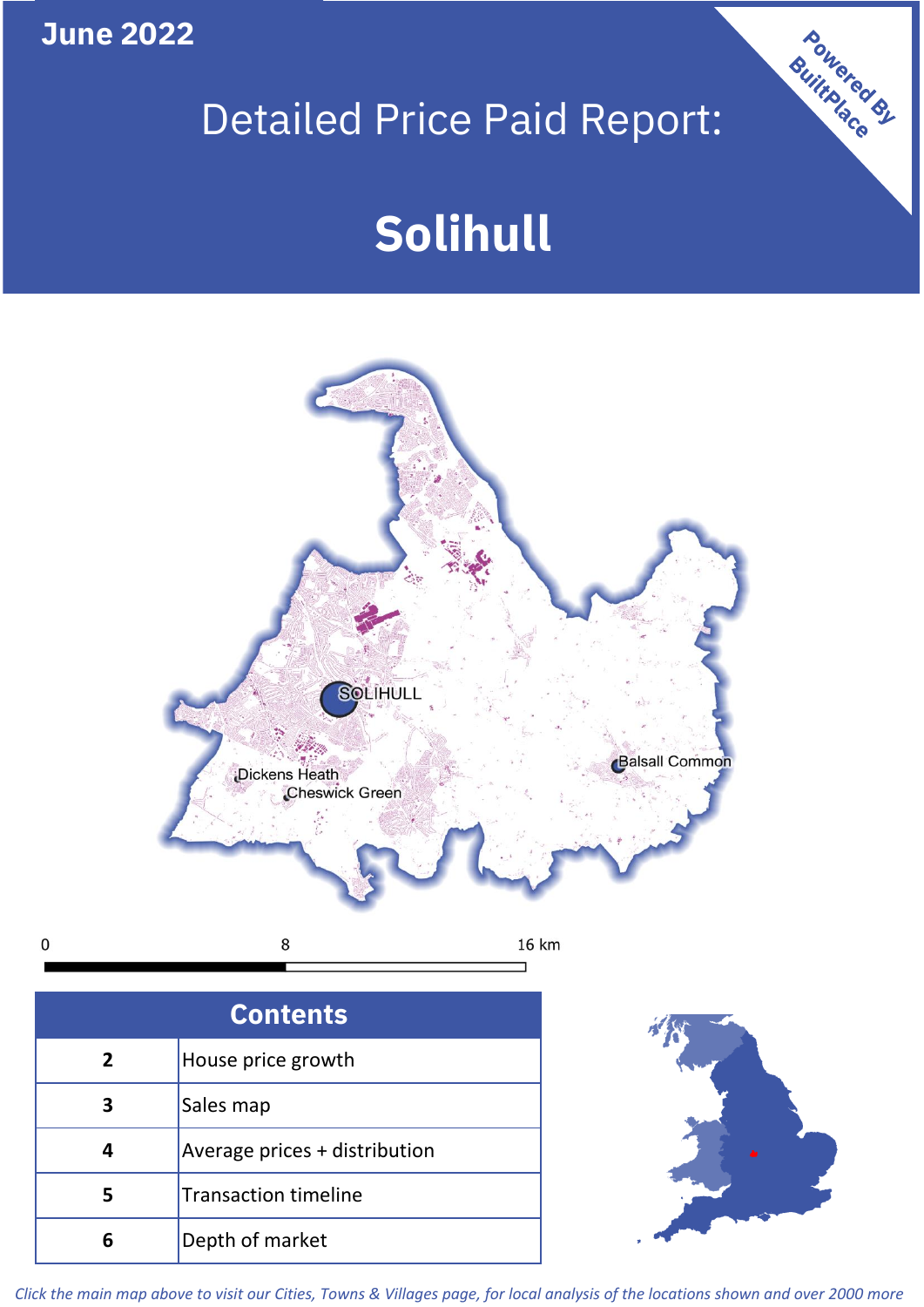#### **Headline Data**

|                     | <b>Current level</b> | 3 month  | <b>Annual</b> | 5 year | 10 year |
|---------------------|----------------------|----------|---------------|--------|---------|
| <b>House prices</b> | £320,691             | 3.0%     | 7.5%          | 24.7%  | 63.4%   |
| <b>Transactions</b> | 3,612                | $-11.7%$ | 26.9%         | 1.0%   | 43.4%   |

#### **House Price Growth (April 2022 data)**

#### *Annual Change in House Prices*



House prices in Solihull grew by 7.5% in the 12 months to April 2022 (based on 3-month smoothed data). By comparison national house prices grew by 10.7% and prices in the West Midlands grew by 10.9% over the same period.

Solihull house prices are now 47.7% above their previous peak in 2007, compared to +45.8% for the West Midlands and +52.9% across England.



#### *Year-To-Date Change in House Prices, December to April*

Local prices have grown by 4.0% in 2022 so far, compared to growth of 1.1% over the same period last year.

#### *Source: OS OpenData; UK House Price Index (Contains HM Land Registry data © Crown copyright)*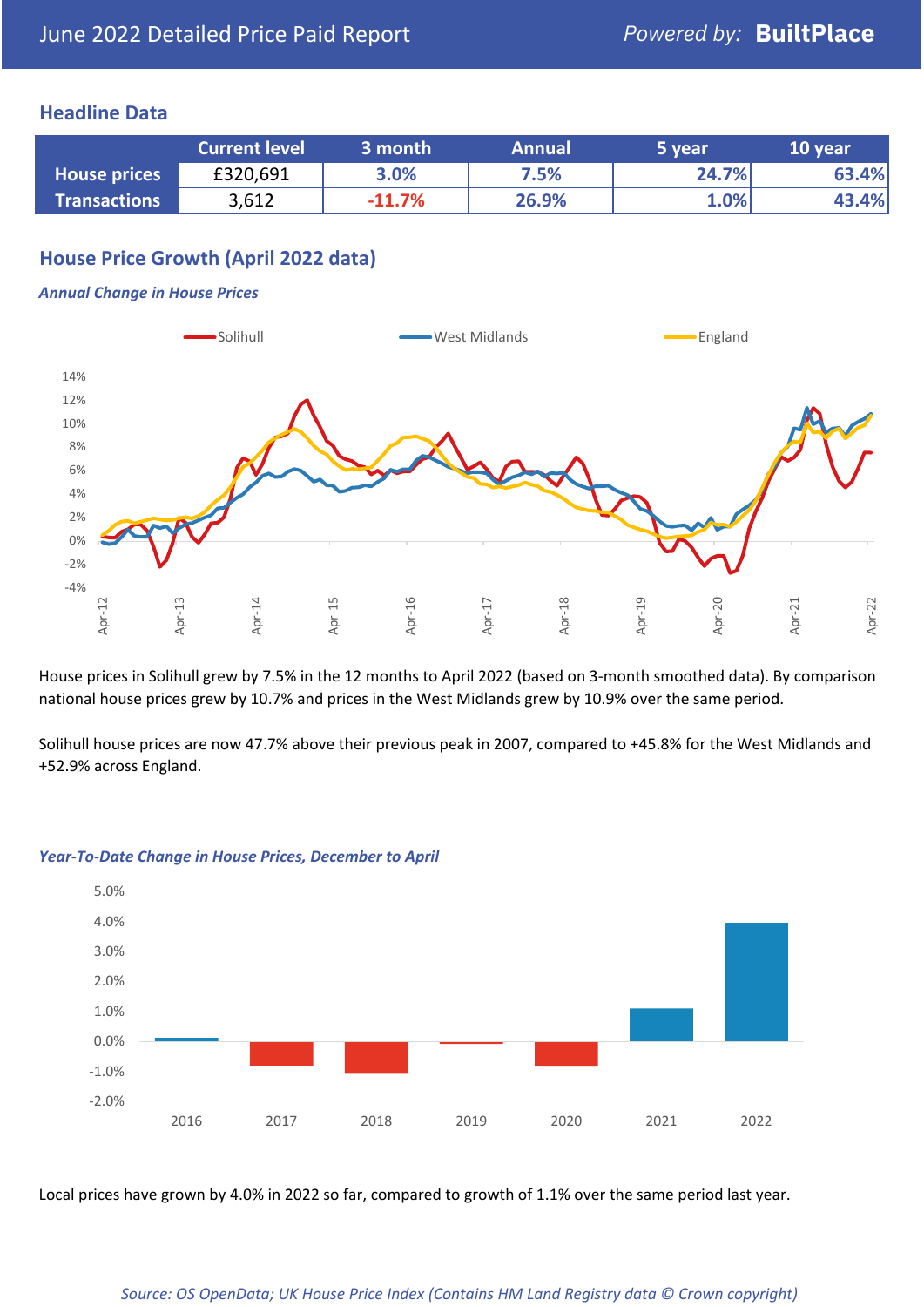#### **House Price Map**

*12 months to April 2022*



*Each point is one postcode, coloured by the average value relative to all sales in this local authority (price bands are LA-specific quintiles).*

### **Map Key**

| Min      | <b>Max</b> |                            |
|----------|------------|----------------------------|
| Up to    | £198,000   | 1st quintile / lowest 20%  |
| £198,000 | £273,000   | 2nd quintile               |
| £273,000 | £350,000   | 3rd quintile               |
| £350,000 | £494,000   | 4th quintile               |
| £494,000 | and over   | 5th quintile / highest 20% |

*Source: OS OpenData; UK House Price Index (Contains HM Land Registry data © Crown copyright)*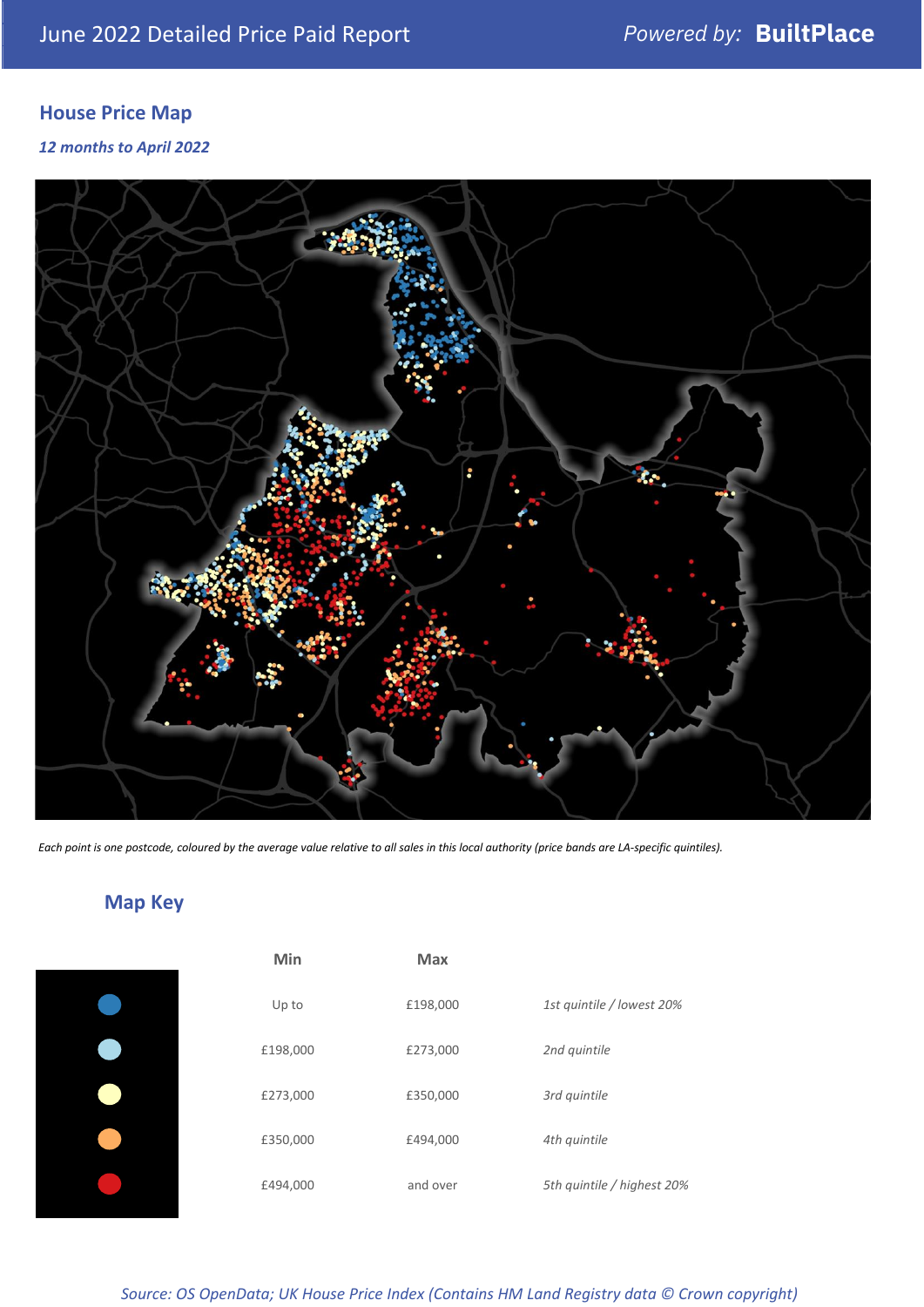### **Average House Price by Property Type**

#### *12 months to April 2022*



|                 | <b>New</b> | <b>Second hand</b> |  |  |
|-----------------|------------|--------------------|--|--|
| <b>Flat</b>     | £329,386   | £183,253           |  |  |
| <b>Terraced</b> | £271,558   | £253,921           |  |  |
| Semi-detached   | £311,285   | £322,610           |  |  |
| <b>Detached</b> | £509,840   | £605,793           |  |  |

#### **House Price Distribution by Year**

*All properties, by price band and calendar year (2020 = year to date)*

|                    | 1997 | 2002 | 2007 | 2012 | 2017 | 2019 | 2020 |
|--------------------|------|------|------|------|------|------|------|
| <b>Under £100k</b> | 67%  | 25%  | 7%   | 9%   | 3%   | 2%   | 3%   |
| £100-200k          | 28%  | 49%  | 41%  | 41%  | 27%  | 17%  | 22%  |
| E200-300k          | 4%   | 17%  | 29%  | 25%  | 33%  | 29%  | 27%  |
| £300-400k          | 1%   | 6%   | 12%  | 13%  | 16%  | 20%  | 19%  |
| £400-500k          | 0%   | 2%   | 6%   | 7%   | 9%   | 13%  | 10%  |
| <b>£500k-1m</b>    | 0%   | 1%   | 5%   | 4%   | 11%  | 18%  | 18%  |
| £1-2m              | 0%   | 0%   | 0%   | 0%   | 1%   | 2%   | 2%   |
| <b>Over £2m</b>    | 0%   | 0%   | 0%   | 0%   | 0%   | 0%   | 0%   |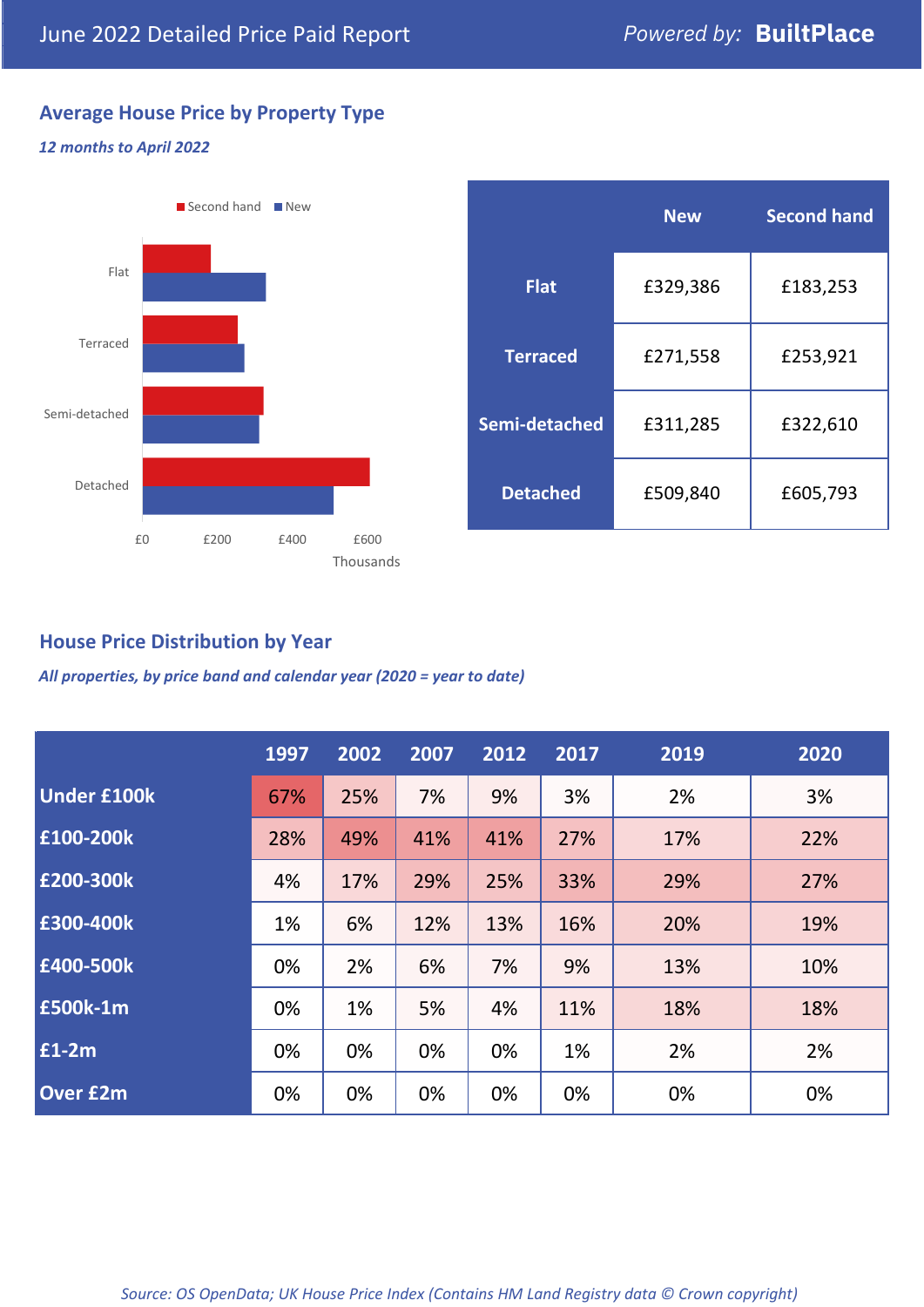#### **Transactions (February 2022 data)**

*Annual Transactions, Indexed (2001-05 average = 100)*



There were 3,612 transactions in Solihull during the 12 months to February 2022. This is 85% of the average from 2001- 05 and suggests activity is below pre-downturn levels.

Transactions in Solihull have grown by 2.5% since 2014, compared to changes of -4.1% for West Midlands and -7.7% for England.



#### *Cash and New Build Sales as % of Total, by Year*

*Note: The data on this page EXCLUDES transactions identified as transfers under a power of sale/repossessions, buy-to-lets (where they can be identified by a mortgage), and transfers to non-private individuals - i.e. it comprises only Land Registry 'A' data.*